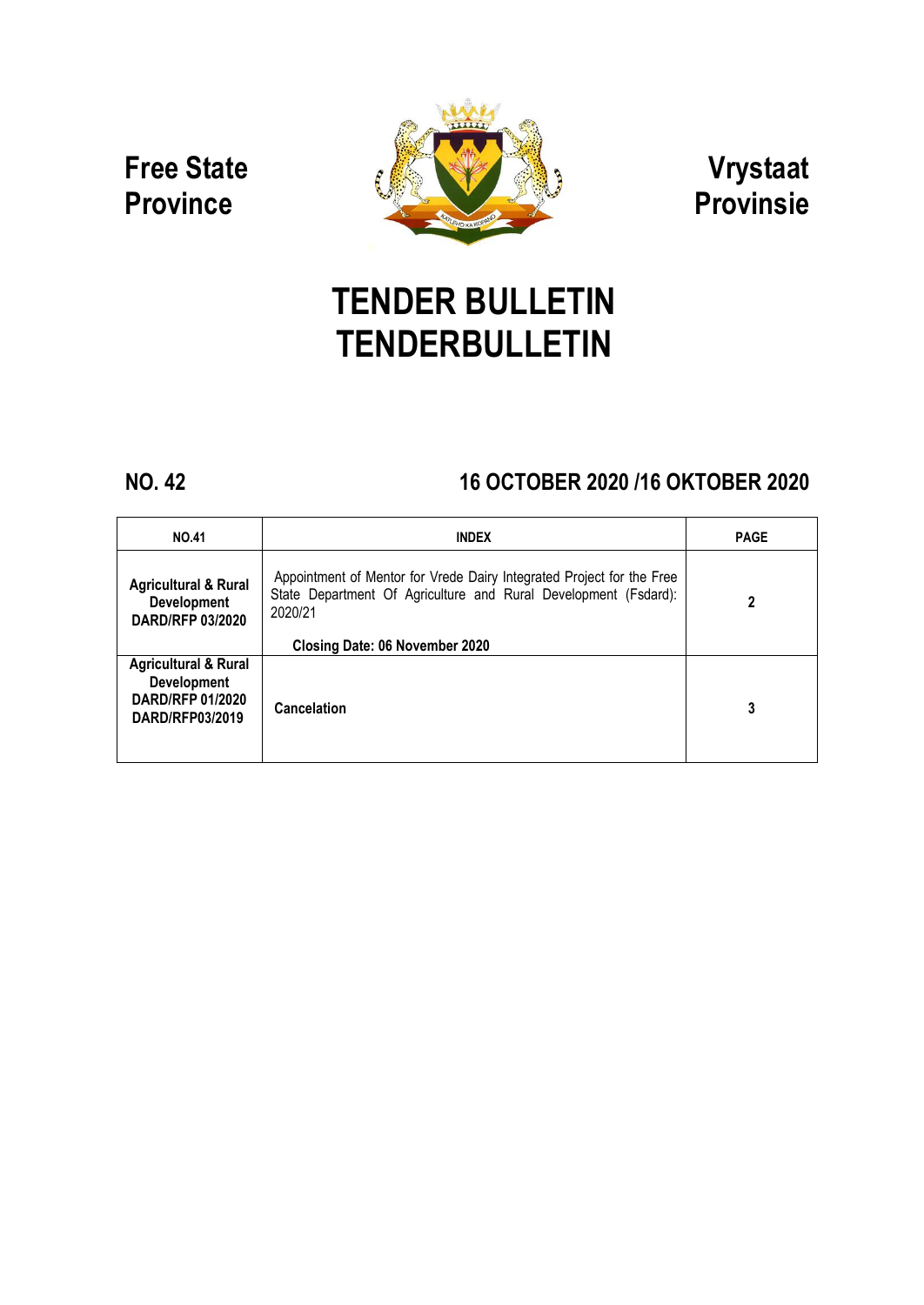#### **ADVERTISEMENT**

#### **BID FOR: APPOINTMENT OF MENTOR FOR VREDE DAIRY INTEGRATED PROJECT FOR THE FREE STATE DEPARTMENT OF AGRICULTURE AND RURAL DEVELOPMENT (FSDARD): 2020/21**

Bids are hereby invited from prospective service providers for Appointment of Mentor for Vrede Dairy Integrated Project for the Free State Department of Agriculture and Rural Development (FSDARD): 2020/21

**BID NUMBER: DARD/RFP 03/2020 CLOSING DATE: FRIDAY 06 NOVEMBER 2020 TIME:** 11:00 **VALIDITY PERIOD:** 120 DAYS **BRIEFING SESSION:** NON**-**COMPULSORY

**Noncompulsory** briefing session will be held in the following place and date:

| No | <b>DISTRICT</b> | TOWNS/<br><b>PLACE</b>    | <b>DATE</b>     | <b>TIME</b> | <b>VENUE</b>    |
|----|-----------------|---------------------------|-----------------|-------------|-----------------|
|    | Manguang        | Glen Agricultural College | 23 October 2020 | 11:00       | <b>IPJ Hall</b> |

**Bids will be evaluated in terms of 80/20 system.**

| Price:                                      | $(80$ points)          |
|---------------------------------------------|------------------------|
| <b>B-BBEE Status Level of Contribution:</b> | $(20$ points)          |
| <b>Functionality:</b>                       | (75 points) separately |

75 Points will be allocated for functionality. The assessment of functionality will be done separately from the 80/20 preference points system.

**NB**: A minimum score of 80%(a score of at least 60 out of 75) is required to pass this first stage of the evaluation process (Quality Schedule A). A tenderer that does not achieve a minimum score of 80% will not be evaluated further. Shortlisted bidders will be required to do a presentation of their proposal (Quality Schedule B) to the Departmental Bid Evaluation Committee which caries 50 points. A minimum total score of 80% is required for quality (combined score of Schedule A(60%) and B(40)) in order for the financial offer to be evaluated.

The overall evaluation and adjudication of this bid will be in terms of **the Preferential Procurement Policy Framework Act No.5 of 2000** and the **Preferential Procurement Regulations, 2017** (80/20 Preferential Point System), whereby a value of 80 points will be allocated for the total competitive costs(price) of the bid and 20 points will be allocated for **B-BBEE Status Level of Contribution**. The formula is set out in Form SBD 6.1.

Bidders are required to submit an original and valid B-BBEE verification certificate issued by a verification agency accredited by the South African Accreditation System (SANAS) or a certified valid sworn affidavit in the Department of Trade and Industry format (DTI) signed by the EME/QSE representative and attested by a commisioner of oath.

Failure on the part of a bidder to fill in and/or to sign this form and submit a B-BBEE Verification Certificate from a verification Agency accredited by the South African Accreditation System (SANAS) or valid sworn affidavit signed by the EME/QSE representative and attested by a Commissioner of oaths together with the bid, will not qualify for any preference points.

Proof of the following documentation will be required:

**Mandatory documents** (failure to submit this document will disqualify the bid)

 Pricing schedule (Bidders should complete the pricing schedule indicating proposed cost for milestones as well as the total project costs. Details should be provided on the cost of different activities under each milestone as well as how it was derived at).

#### **Non-mandatory documents**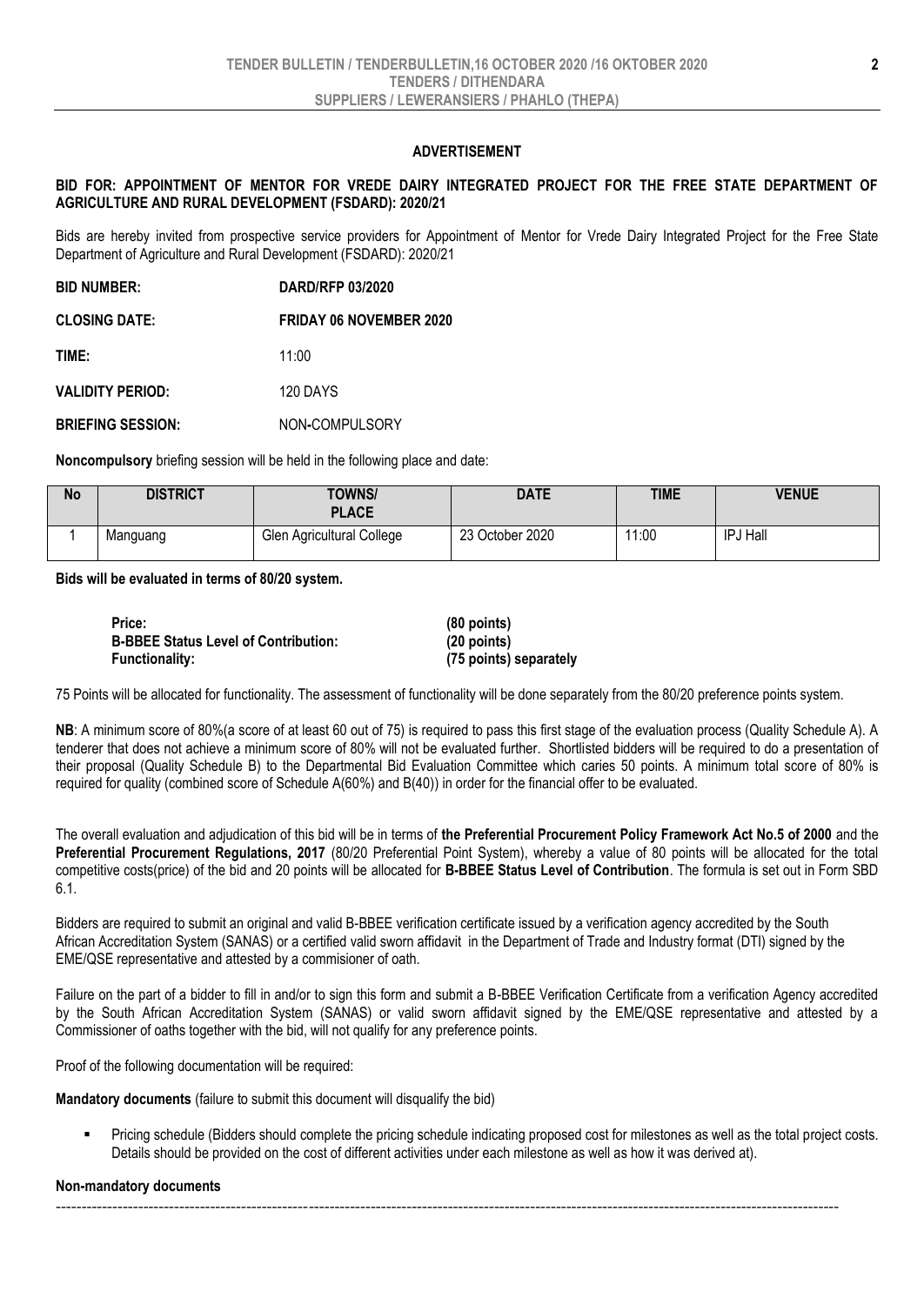- Certificated copy of B-BBEE certificate / sworn Affidavit;
- Original valid tax clearance certificate, or PIN;
- Certified company registration certificate (CK1); plus other relevant registration documents;
- Certified ID copy(s) of director(s);
- CSD Registration Report.

Bid documents are obtainable from the cashier's office (room 149) in the Administration Building at Glen Agricultural Institute, from 21 October 2020 (Monday to Friday) from 08h00 to 15h30 at a non-refundable cost of R267.00 per document.

#### **Banking details are as follows: Account Holder: FSPG Agriculture, Standard Bank Acc. No. 240 323 181, Branch: 00 55 34 Brandwag; Current Account: Ref: 0000 20250**

#### **NB: Interested bidders can access the bid document free of charge through the eTender Portal at www://etenders.gov.za or at the Department of Agricultre and Rural Development's website at www://ard.fs.gov.za**

Faxed, emailed or late bid documents will not be considered. Bid documents must be delivered before the closing date and time to the venue which is as follows:

**Physical Address:**The bid box is situated at the Admin Building, Ground Floor, Gielie Joubert, Glen

**Postal Address:** Clearly marked bid documents denoting the bid number and closing date may be posted before the closing time and date to:

Ms. Fikile Khumalo, Department of Agriculture and Rural Development

Private Bag X02, Bloemfontein 9300

**All enquiries may be directed to** Mr. Pilot Nchabeleng, Tel 051-861 8477

#### **Registration on Central Supplier Database (CSD)**

The Bidders must be registered as a service provider on the Central Supplier Database (CSD). If you are not registered proceed to complete The registration of your company prior to submitting your proposal. Refer t[o https://secure.csd.gov.za/](https://secure.csd.gov.za/) to register your company. Ensure that All documentation on the database are updated and valid.

#### **SUPPLIERS**

### **NOTIFICATION: OF THE CANCELATION OF BID**

- 1. The above bears reference.
- 2. The following bids have been cancelled :
	- **DARD/RFP 01/2020: APPOINTMENT OF MENTOR FOR VREDE DAIRY INTEGRATED PROJECT FOR THE FREE STATE DEPARTMENT OF AGRICULTURE AND RURAL DEVELOPMENT (FSDARD)**
	- **DARD/RFP03/2019: REQUEST FOR PROPOSALS (RFP) FOR RENDERING AGRICULTURAL AND RELATED TRAINING THROUGH A 3 YEAR CONTRACT FOR THE FREE STATE DEPARTMENT OF AGRICULTURE AND RURAL DEVELOPMENT (FSDARD) 2019/20 to 2021/22.**
- 3. Validity period expired.
- 4. Further enquiries can be addressed in writing to the Department of Agriculture and Rural Development, Office of the HOD, Private Bag X01, Glen, 9360.